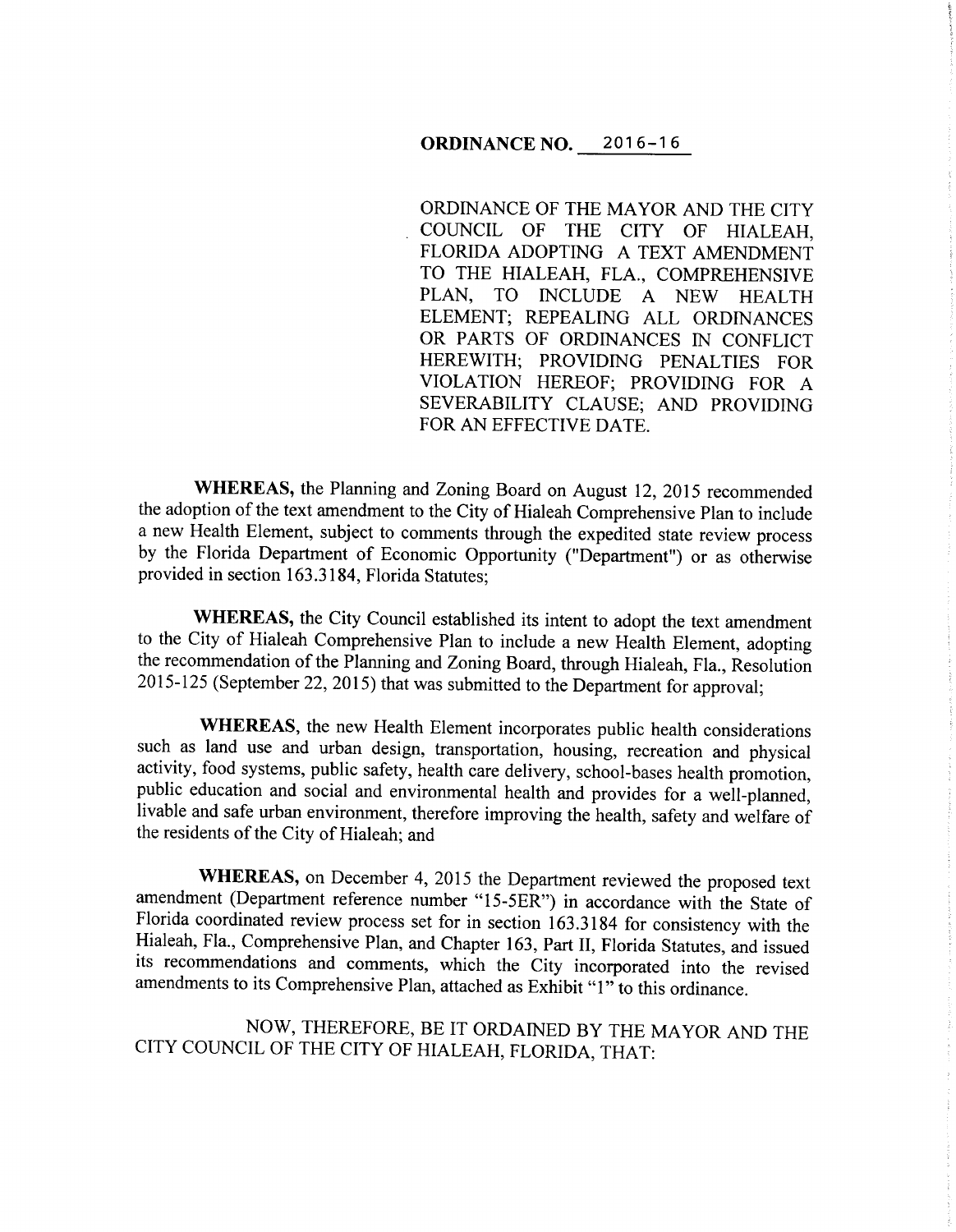**Section 1:**  The foregoing facts and recitations contained in the preamble to this ordinance are hereby adopted and incorporated by reference as if fully set forth herein.

**<u>Section 2:</u>** The Mayor and the City Council of the City of Hialeah, Florida hereby approve and adopt the text amendment to the Hialeah, Fla., Comprehensive Plan to include a new Health Element. This text amendment (Exhibit "1"), which is made a part hereof for all purposes, shall be on file in the Office of the City Clerk.

# **Section 3: Repeal of Ordinances in Conflict.**

All ordinances or parts of ordinances in conflict herewith are hereby repealed to the extent of such conflict.

#### **Section 4: Penalties.**

Every person violating any provision of the Code or any ordinance, rule or regulation adopted or issued in pursuance thereof shall be punished by a civil penalty not to exceed \$500.00 within the discretion of the court or administrative tribunal having jurisdiction. Each act of violation and each day upon which any such violation shall occur shall constitute a separate offense. In addition to the penalty described above, the City may pursue other remedies such as abatement of nuisance, injunctive relief, administrative adjudication and revocation of licenses or permits.

## **Section 5: Severability Clause.**

If any phrase, clause, sentence, paragraph or section of this ordinance shall be declared invalid or unconstitutional by the judgment or decree of a court of competent jurisdiction, such invalidity or unconstitutionality shall not affect any of the remaining phrases, clauses, sentences, paragraphs or sections of this ordinance.